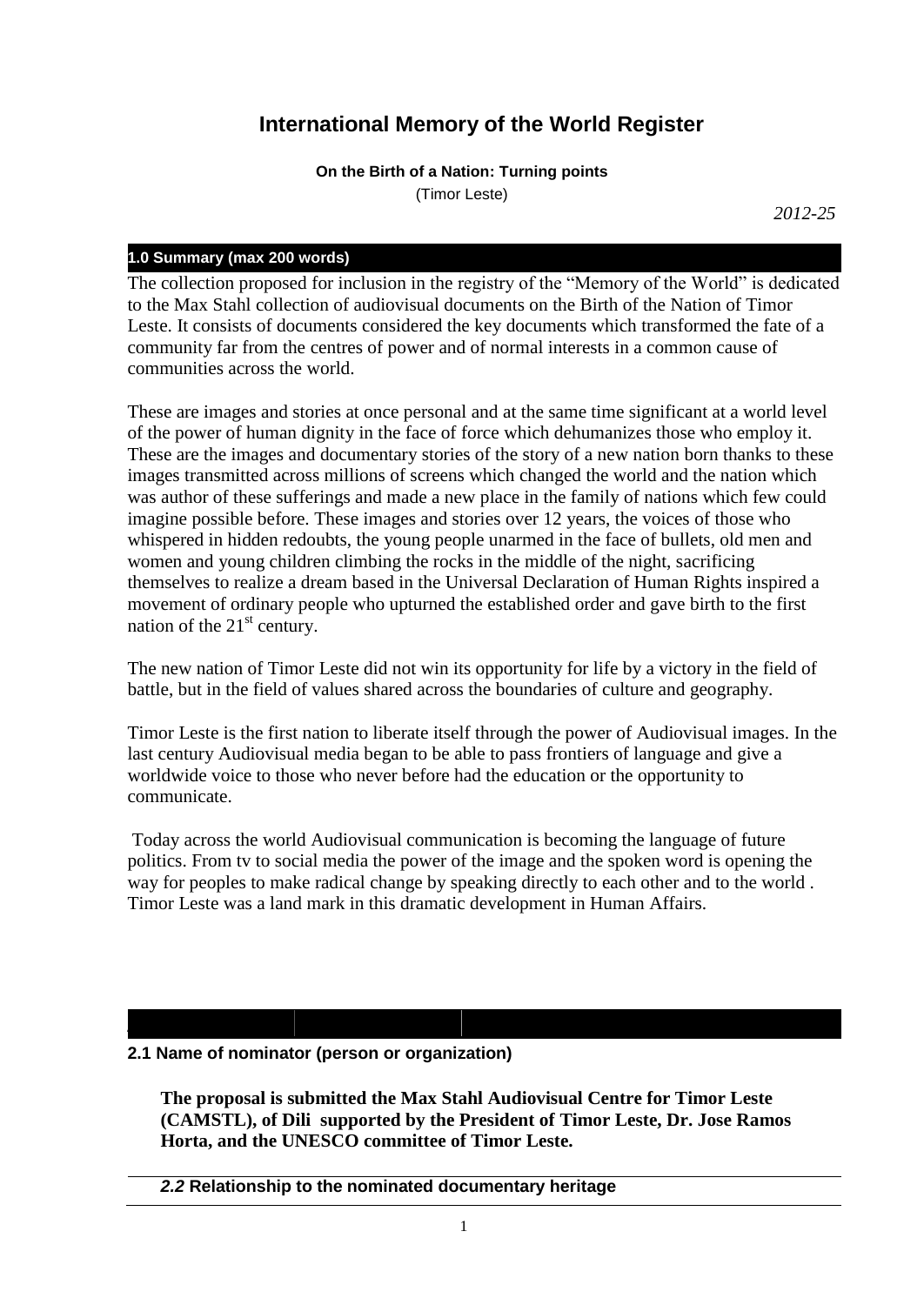**Max Stahl is the author and CAMSTL the depository and co owner of the audiovisual collection. The National Audiovisual Institute is the depository of a digital copy and responsible for physical preservation and access under the terms of a convention signed in April 2009 between the parties.** 

*2.3* **Contact person(s)** *(to provide information on nomination)*

**For CAMSTL: Max Stahl, founder and director of the Centre.**

| 2.4 Contact details |         |  |
|---------------------|---------|--|
|                     | Address |  |

The Max Stahl Centre for Timor Leste Memorial Hall – Rua Portugal, Bairro do Farol, Dili – Timor Leste

*Telephone* Tél. :  $+ 6707234910$  *Email* Max.stahl@gn.apc.org

# **3.0 Identity and description of the documentary heritage**

**3.1 Name and identification details of the items being nominated**

**If inscribed, the exact title and institution(s) to appear on the certificate should be given From The Max Stahl Centre Audiovisual Centre for Timor Leste (CAMSTL) Collection 'On the Birth of a Nation':' Turning points'** 

Timor Leste is the first nation in history to win its independence through the audiovisual image. These images are both a record and key means or authors of a transformative change in a nation victim of a genocide comparable with the worst of the  $20<sup>th</sup>$  century, and in international action and reaction to issues at the heart of Human Rights and International law.

The mainly unedited materials nominated are the core of a body of work which both documented and transformed the situation and the prospects of a people isolated and facing annihilation 'dieing as a people" (Bishop Carlos Ximenes Belo,1987), to a people at the centre of the world's attention. Through these images and the story they conveyed to the world a Nobel Peace Prize, a UN sponsored referendum and International military intervention in 1999 and the independence of Timor Leste (2002) were made possible.

They were also a landmark in the development and audiovisual online engagement of a grass roots citizens' movement which has continued to developed further into a major new kind of force in international affairs.

The collection being nominated begins by setting the context with the first images of life inside illegally occupied former Portuguese colony Timor Leste to be filmed for 16 years since the invasion and isolation by Indonesian forces in 1975. Despite UN resolutions demanding Indonesian withdrawal and an act of self determination under UN decolonization procedures, some 150,000 people, around 25% of the population are thought to have died from war starvation and disease in a brutal invasion and occupation assisted by leading Western nations through equipment and weapons provision. A lack of evidence allowed the world to ignore this killing, continuing business as usual with the strategic resource rich dictatorship of President Suharto.

Beginning September 1991 with images originally filmed for the film :"In Cold Blood: The massacre of East Timor" (YTV,UK) screened around the world, Winner of Amnesty International, Kagoshima and Barcelona Documentary Film prizes, documents are a unique insight into life under occupation, into a popular Resistance which continues in the face of overwhelming force. For the first time the guerrilla fighters living within meters of superior Armed forces, and an unarmed nonviolent civilian resistance made up of students and young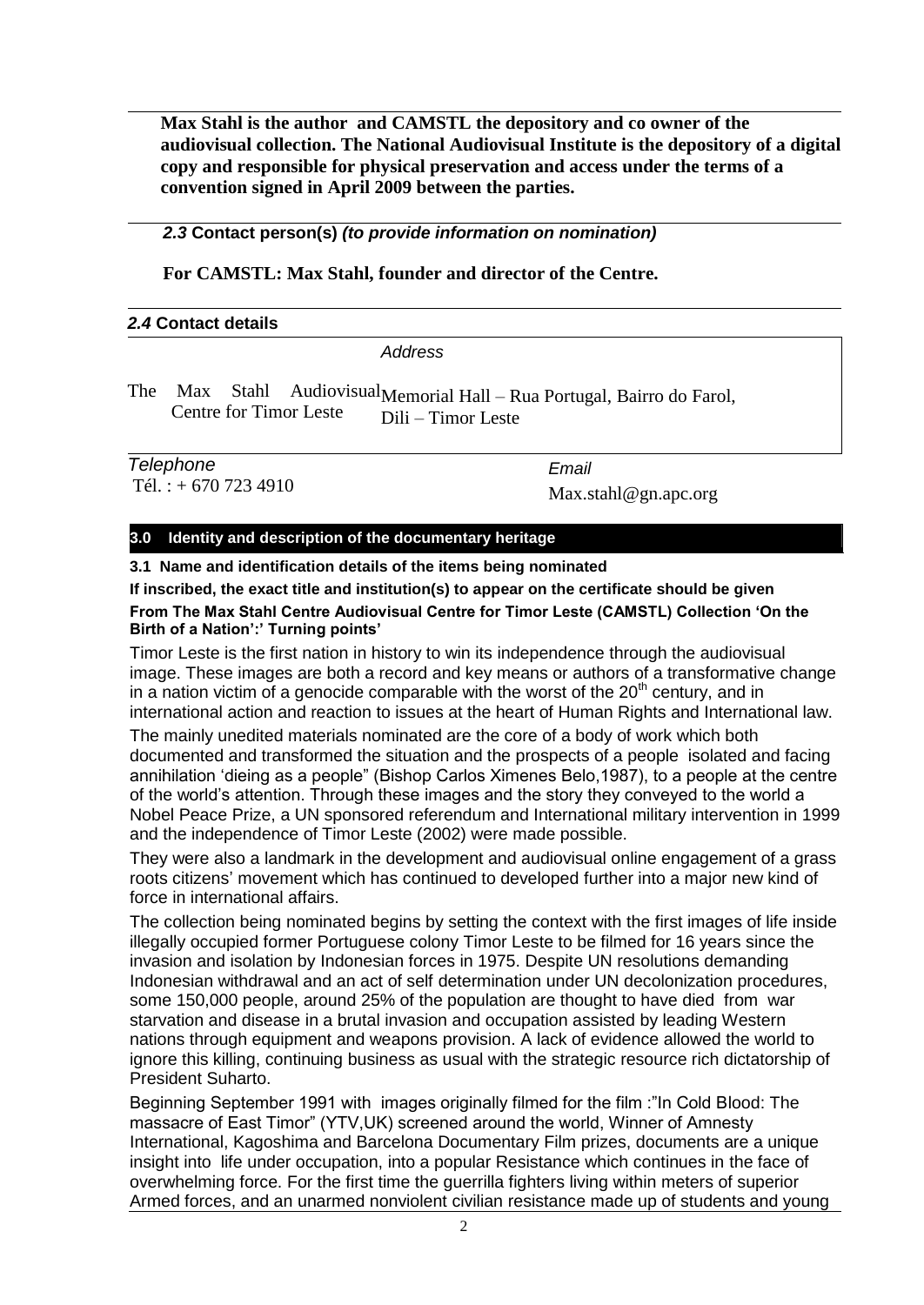people operating in areas controlled by occupying authorities was filmed. These 23 hours of images are selected to provide the context and recount the build up to the key event in the first part of this collection : The Santa Cruz massacre, November 12 1991.

During the following years the consequences of this event and the shocking and undeniable images that were taken of it built up a momentum inside and outside the country which finally proved unstoppable. In 1996 Timor's only bishop and Resistance Representative abroad were awarded the Nobel Peace Prize 'in recognition of the struggle for the rights of small nations' and in 1999 Indonesia finally accepted a UN staged referendum on the future of the territory. However 'Security' is in Indonesian hands. When the vote goes against them, Indonesian forces, army and local militia, drive international press out and put the last remaining UN base under siege and the country to the torch. Max Stahl flees with the refugees under cover of night as the UN personnel are removed and is the only man filming as tens of thousands sleep rough on the mountains and Dili burns. In this second key event in the collection a catastrophe is averted, with the nation devastated facing genocidal attack the unique images in this collection smuggled out played a key role in rousing and focusing international action from street protests to the highest levels of international political decision making, launching an international intervention force and an unprecedented UN interim government to bring the new nation to Independence.

The Collection concludes with images of the celebration of the Restoration of Independence a lavish multimedia celebration watched worldwide and choreographed by the man who staged the opening show for the 2000 Sydney Olympics.

## **3.4 History/provenance**

The nominated materials other than the Independence day celebrations 2002 were filmed by Max Stahl.

The 1991 materials nominated were filmed under contract with UK's Yorkshire TV. BETA copies of the original Hi8 materials were made in 1991 at YTV and kept in good conditions there. Original small format Hi8 tapes have suffered some damage from drop outs with the passage of time and relatively poor storage conditions. Today the most faithful copy of the content is from copies of these BETA copies held at INA (France) and in the UK. Nonexclusive Rights for access and sales are shared by YTV and Max Stahl/CAMSTL. Other materials nominated were filmed by Max Stahl under no exclusive contract.

Original tapes are kept at The Max Stahl Audiovisual Centre for Timor Leste (CAMSTL) in Dili Timor Leste. Copies, and in some cases now of a higher quality than the originals extant, are kept at INA (Institut National de L'Audiovisuel) in France, at Granada Television Archives, Manchester, UK and selectively at other audiovisual archives.

Indpendence day celebrations (6 hours) was filmed by a team from RTP (Portuguese TV) and handed under an open access agreement to World broadcasters (incl Max Stahl) and Timor Leste's television archives.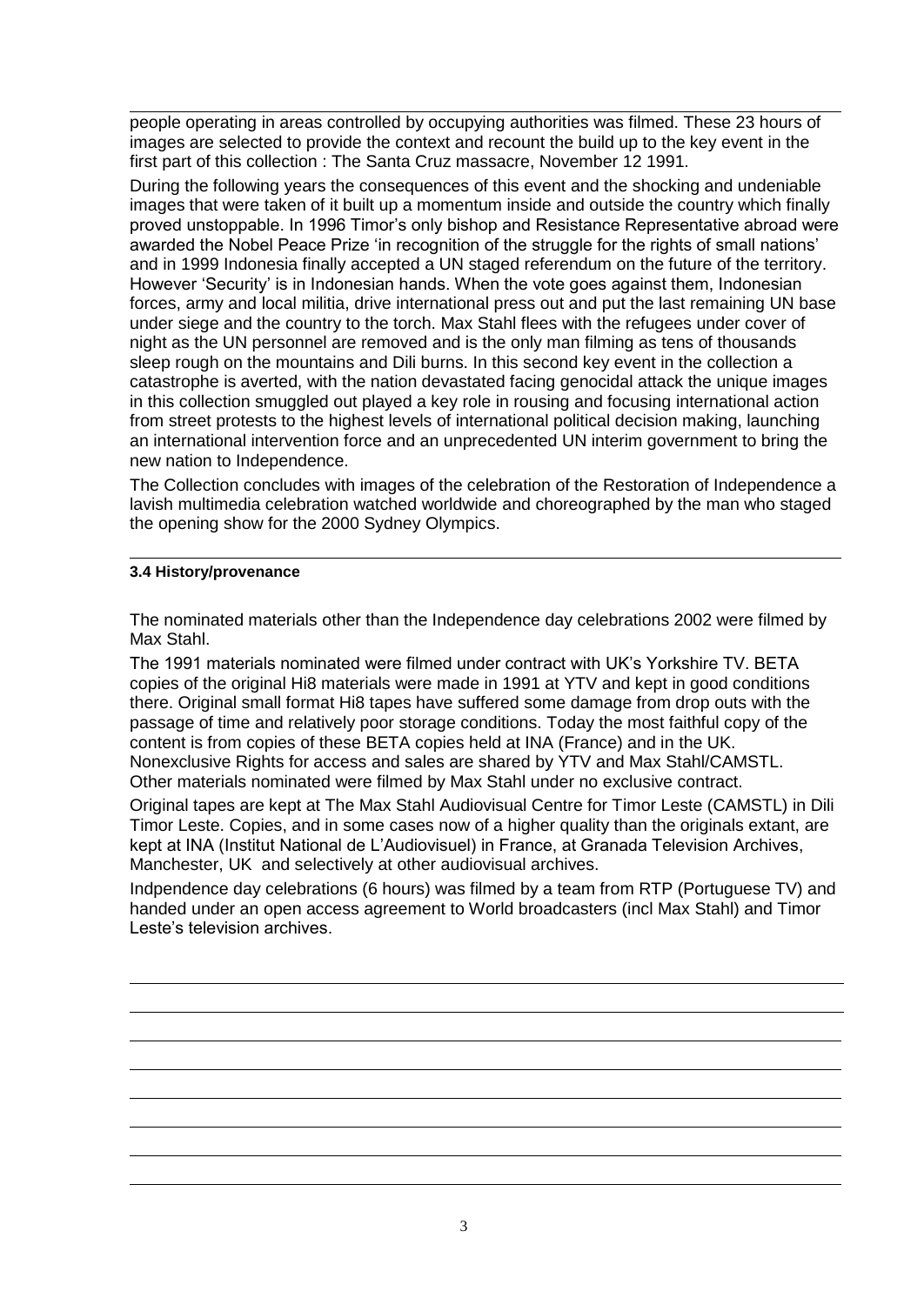## **4.0 Legal information**

#### **4.1 Owner of the documentary heritage (name and contact details)**

Name : Max Stahl Address : PO Box 136, Dili, Timor Leste **Telephone** Facsimile Email

+670 723 4910 maxstahl@gn.apc.org **4.2 Custodian of the documentary heritage (name and contact details if different from the owner)** Name : CAMSTL Address : Arquivo e Museo da Resistensia Timorense, Besik Universidade National de Timor Leste, Dili, Timor Leste Telephone **Facsimile Email :** gillanfilms@yahoo.co.uk

#### **4.3 Legal status**

Provide details of legal and administrative responsibility for the preservation of the documentary heritage

CAMSTL (Centro Audiovisual Max Stahl Timor Leste) which is supported by the Government of Timor Leste through the AMRT (Archive and Museum of the Timorese Resistance) is custodian of the original materials and of viewing copies, transcriptions and documentation of this collection as well as other materials. CAMSTL has carriage and rights to non-commercial and educational uses of these materials, which are free of copyright charges from the owner inside of Timor Leste. A budget has been provided by the Government of Timor Leste to develop facilities in the Archive and Museum of Timorese Resistance to preserve these materials in Timor Leste. Current technical arrangements will be reviewed in consultation with INA and other international archival experts to achieve appropriate design and implementation.

INA (Institut National de L'Audiovisuel) under a contract signed with CAMSTL has undertaken to preserve these materials along with its own collection through regular copies and periodic changes of format into the future. These materials are held and managed by INA under the contract which specifies the provision of master quality copies to CAMSTL in the future as required, and access to viewing of these materials online or by other means.

#### **4.4 Accessibility**

These materials are accessible locally in Timor Leste by visiting CAMSTL. A budget has been provided by the Government of Timor Leste to develop facilities in the Archive and Museum of Timorese Resistance to give the public direct access to viewing copies of the materials in the collection. At present these materials are available at CAMSTL through VHS viewing tapes.

The materials nominated are accessible worldwide through INAMEDIAPRO.COM. INA (Institut National de L'Audiovisuel) has both full quality and viewing copies of the materials in the collection nominated. They are accessible on line.

All access restrictions should be explicitly stated below:

The only access restrictions are practical ones. In Timor Leste the availability of space, machine time and resources limits access. The development of a server with digital access to materials is planned for and budgeted in the first development stage of a cooperation planned with the Archive and Museum of the Timorese Resistance. Implementation is planned for this year and next. A copy of the 500 hours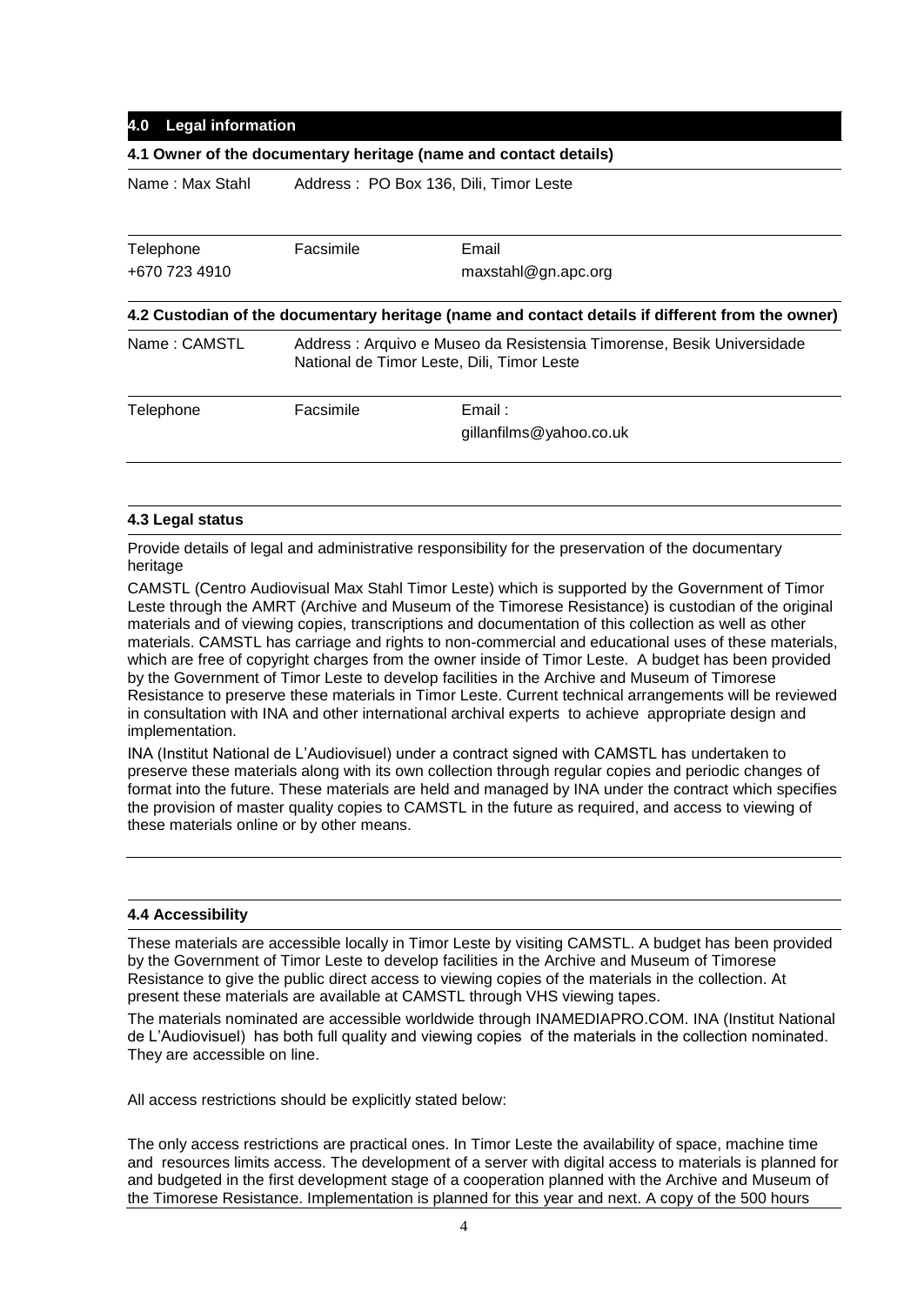digitised at INA, including all of those nominated in this proposal, will be accessible as soon as this is up and running. It is hoped that in due course there will be online access to viewing quality materials through this system too.

Full access to the digitized materials on line through INA (France) requires a password given to those with a professional interest which may include research, production or other legitimate professional use. Open access to the public is given to many but not all of these materials nominated though this site INAMEDIAPRO.COM.

## **4.5 Copyright status**

Describe the copyright status of the item(s) / collection

Copyright to the materials nominated and filmed after 1991 lies with Max Stahl, the author and producer. 1991 copyright lies with Yorkshire (now Granada TV) who share this with Max Stahl/CAMSTL.

## **5.0 Assessment against the selection criteria**

## **5.1 Authenticity.**

Yes. These materials were filmed by Max Stahl who is himself the guarantor of their authenticity. The authenticity is further verified in each case by many witnesses present during these events and during the filming and by the unchallenged broadcast of these materials around the world. Other accounts of these events exist in print

## **5.2 World significance**

The images of the key events documented in this collection are unique. No one else filmed the massacre of Santa Cruz or the refugees as they fled Dili during the night and hid in the hills in September 1999. Any video images from 1991 to have survived at all are fragmentary and do not document the context or the build up to this revolutionary event in the history of the conflict or even conflict itself. Fragments of images that may have existed -some images were filmed inside the 1999 besieged UN compound- were lost or destroyed at the time or have survived only in fragments which do not constitute a coherent account. Despite the international interest in these subjects which at times has been intense, despite searches by several film makers no other audiovisual accounts have surfaced beyond those filmed by Max Stahl and such fragments filmed of moments inside the UN compound by UN staff, or materials filmed by journalists before the siege which forms the beginning of this collection began.

The existence of these sequences in the context of events in their time and place is represents a rare or even unique treasure not only for Timor Leste whose history was dramatically shaped by them, but for Humanity as a whole. These sequences depict events of a nature rarely captured on film at all, and even more rarely depicted in a coherent context which gives insight into their meaning and importance for those who would otherwise not have access to such understanding. In these moments of extreme crisis qualities of courage and compassion shown by ordinary people, including teenagers and children, are iconic testimonies to human qualities to which all humanity can claim ownership.

Although the invasion and occupation of Timor Leste is a regional story, those present or not far 'off stage' behind these events are many international actors as well as local ones. The crisis of 1991 which culminated in the massacre of Santa Cruz, and all the suffering and killings in the previous 16 years, was the consequence not just of local or regional conflict, of an invasion and occupation by a large neighbour of a small nation, but of the failure of a UN process, and an international responsibility, which ultimately came to rest with the UN staff who were asked to abandon their posts to save their lives in 1999, and with the tens of thousands of refugees facing annihilation on the hills around Dili. These images serve as a vivid reminder of the human cost paid by the people of Timor of decades of instability and in excess of 150,000 dead, but also of the high cost paid by the International community which only in 2012 is considering withdrawing it's mission in Timor Leste.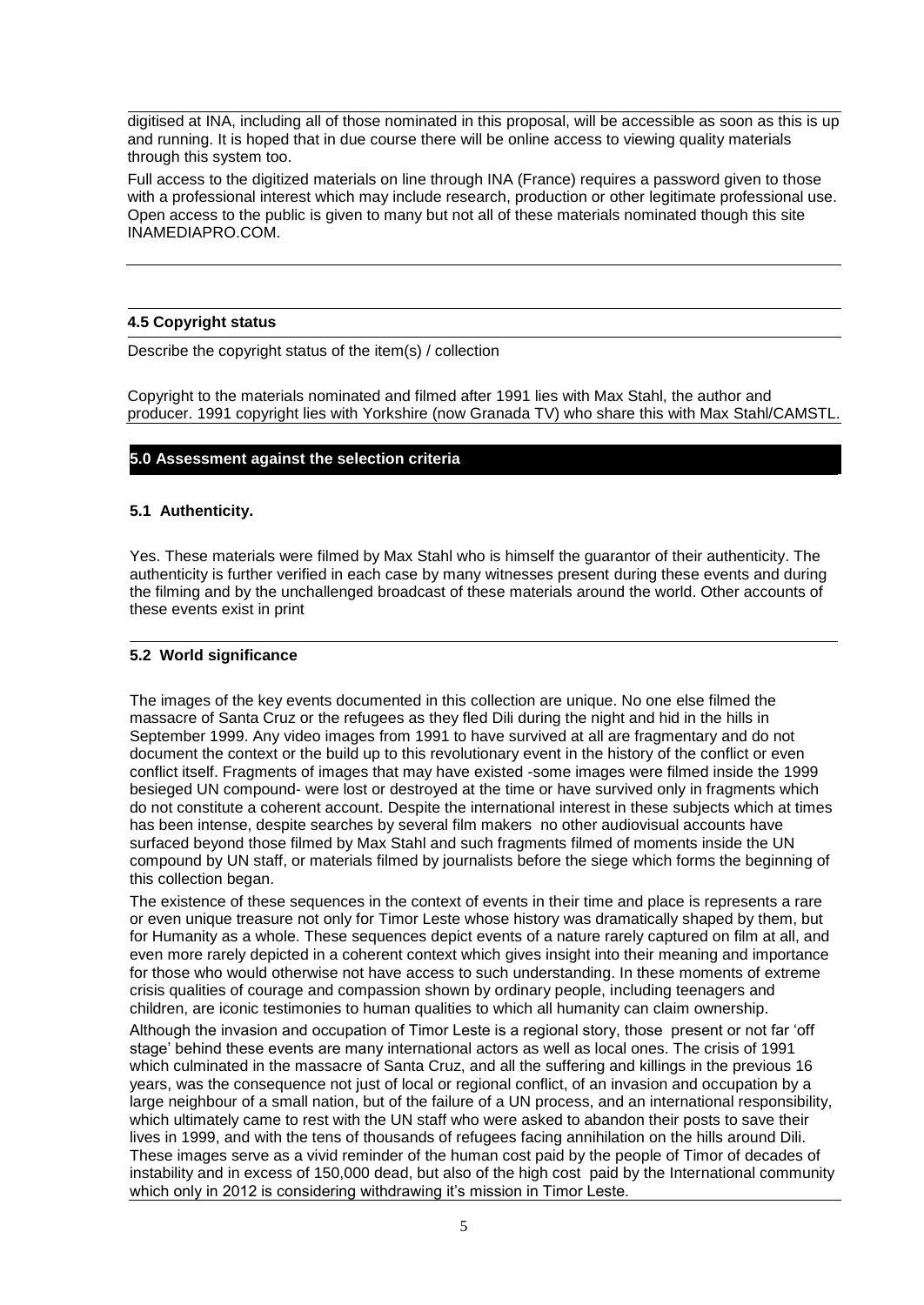But the achievement too is of iconic international importance. The end of 24 years of struggle and suffering and international indecision when the UN finally succeeded in implementing its mandate to ensure self determination in Timor Leste was an international intervention which established the first ever UN sovereign government, constituted for an interim period of 2 and half years to take the territory to independence on May 20<sup>th</sup> 2002.

# **5.3 Comparative criteria:**

# *Does the heritage meet any of the following tests? (It must meet at least one of them.)*

## **1 Time**

The events documented in this collection can be seen to be evocative of their time. The images of the massacre of Santa Cruz arrived on world tv screens immediately following the end of the cold war and the bipolar world order which it supported. For the first time in this context international and UN initiatives and reactions were not automatically constrained by manoeuvring of client states of one side or the other (As had been the case in the original invasion in 1975). The 1996 award of the Nobel Peace Prize to Timor's Bishop Carlos Ximenes Belo and Diplomatic campaigner and Timorese Resistance Representative abroad Dr. Jose Ramos Horta was 'a recognition of the Rights of Small Nations' (Nobel Committee) and the staging of the referendum of 1999 itself were the high points in this climate where the concepts of Human Rights and International Law to some extent filled a vacuum left by the retreat of the Cold War and the clash of National Interests lined up on either side in it. They represent in some sense a high watermark reached in the implementation of international law. The intervention Forces "INTERFET" which arrive to implement the will of the Timorese people expressed in the UN staged vote of August 30 1999 were sent in part in response to popular demand expressed on the streets in Portugal, Australia and around the world reacting to the images –including in particular those in this collection- emerging from Timor Leste. This was the first UN mandated expeditionary force to be sent with such a mission based on international Decolonization law. It could be argued that it was a precedent for other successful and less successful interventions justified by the defence of Human Rights since. And for the reactions against such interventions from more traditional or conservative major National players in world and UN politics more recently.

# **2 Place**

The character of East Timor as the most remote and often forgotten colony of a long declining and often forgotten empire, located in Asia long after the region had emancipated itself from colonial rule, was seen by many as a quaint or an oddity prior to 1975. However the strength of Timorese identity and the price that would be paid for it proved to be higher than anyone could then imagine. Those who chose to identify themselves as Catholics nearly tripled to 90% of the population under pressure of occupation and education by forces dominated by Islam. On gaining independence Portuguese language was chosen as the official language of education by Timorese legislators despite formidable challenges after the inculcation of Bahasa Indonesia over 24 years, and considerable pressure from UN and other managers in Timor to go for English. These facts testify to the surprising resilience of historical roots and ties in a region where cultural diversity with a high level of mutual tolerance between religious and cultural groups has not affected the sustainability of diverse cultural and religious identities.

# **3 People**

Iconic images of the courage and generosity of ordinary people in situations of extreme stress and peril are to be found in this collection. Moments captured by the camera such as the image of young man cradling a stranger in the face of the bullets midst of the massacre are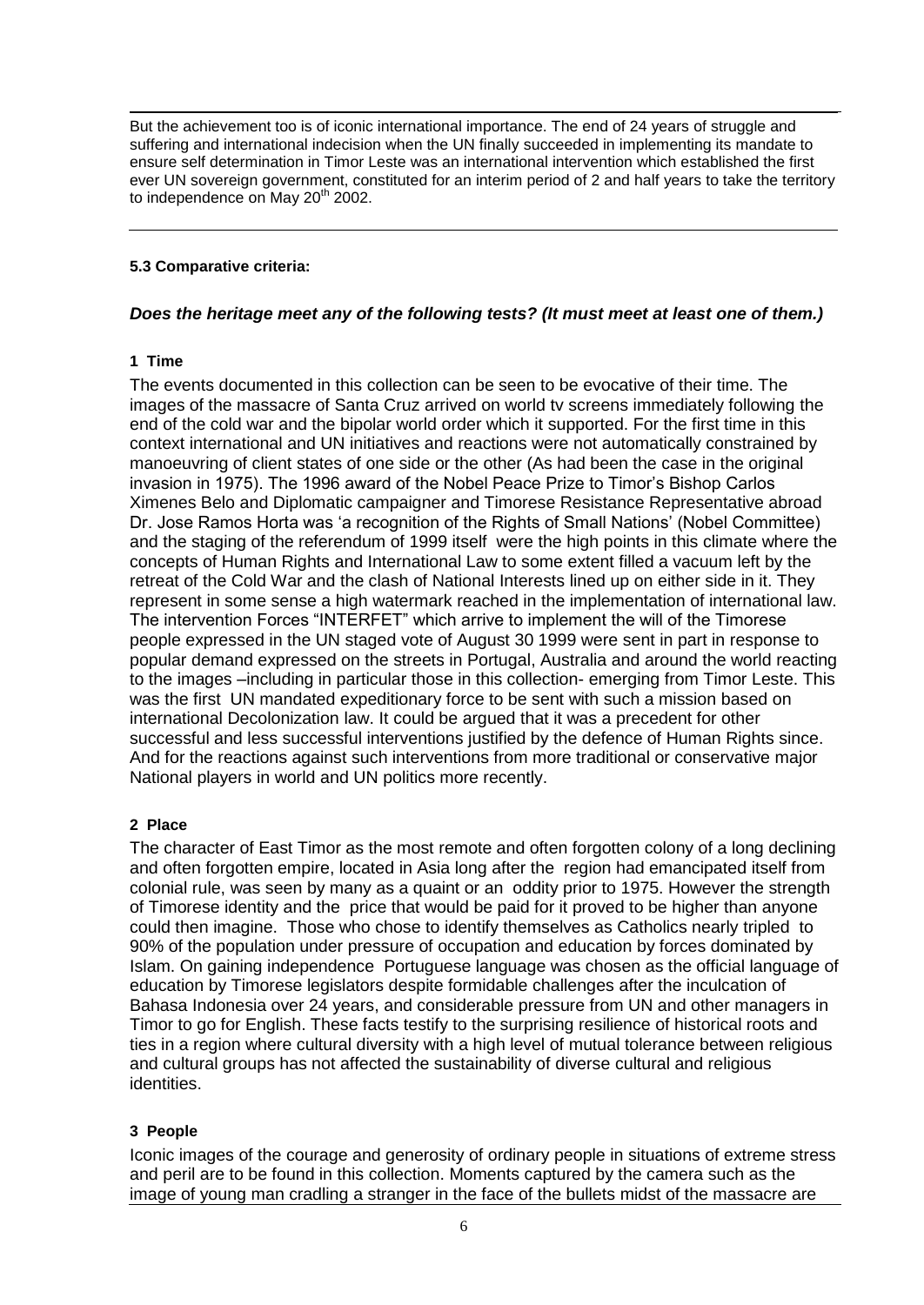testimony to the most profound Human qualities and values celebrated in literature across the ages and cultures. The story of Domingos Segurado, a quietly spoken teacher who says he has lost 19 members of his family in the struggle for his people's dignity and independence and that only by killing him too would Indonesia prevent him continuing his peaceful struggle for the same values. His smile to the camera in the midst of the crowd of young faces attending the mass which presaged the demonstration in which he was then killed on November 12 1991. Far from ending his struggle his death magnified it – over 2000 schools competed for The Domingos Segurado Human Rights Prize a world away in Ireland, which became one of the most active nations in supporting Timorese Independence during the 1990's.

Well known figures too emerge from this collection. The Bishop speaking out against the lies published on TV after a young activist taking sanctuary in a church was shot dead, is later awarded the Nobel Peace Prize along with the passionate campaigner for a people invaded, occupied forgotten denouncing the co responsibility of the United States , Great Britain, France and Australia Dr Ramos Horta who was later to become President of independent Timor Leste. The vision and courage in the defence of principles of Human Rights and Dignity enshrined in the UN declaration of Human Rights shown in this collection is graphic testimony as to why the Nobel Peace Committee recognized these two outstanding figures in 1996 with the award of the Nobel Peace Prize, for their struggle for the rights of the people of Timor, and in recognition of the rights of all Small Nations .

# **4 Subject and theme**

(Refer to 1.Time)

## **5 Form and style**

The original carrier of this material was Hi8 and the consumer digital format Minidv**.** The small size flexibility and relative high quality of these formats enabled a revolution in frontline film making, with video journalists and film makers capable of passing as tourists or members of the public in a way that had not been possible before. It was the first wave of what has come to be known as 'citizen journalism' with many front line images nowadays coming from mobile phones or even smaller devices the possibility of denying or hiding absolutely massacres and similar blatant abuses of Human Rights which existed in the 1970s and 80s - for example in Timor, would never be the same again. Regimes seeking to cover up abuses now attempt to discredit images by denying independent witnesses access to verifying them. But in this collection not only was this access achieved, but the new technologies and relatively large resources available in the 1990s made it possible for determined film makers like Max Stahl to spend the necessary time 'under cover' with the story to allow for a more personal and intimate story telling aesthetic in dealing with a large journalistic subject. In this sense the transition from the large crews and budgets of the 1970s and 80s to the instant reporting and citizen journalism of years 2000 was a window of opportunity for a documentary story telling in the midst of great events.

# **6 Social/ spiritual/ community significance:**

The story of the struggle of the people of Timor is recognized and symbolized in this collection. What is seen by many as a notable success story for the UN continues to receive a broad level of support for multilateral initiatives stabilizing the new nation including through four UN missions pre and post independence. And it's continued impact is not merely historical. Timor continues to occupy a place in the hearts and minds of many peoples and in the international institutions who have been engaged with it over 35 years because it represents and illustrates ongoing key dilemmas on a number of major issues of broad international concern. The argument over key issues continues with an ongoing campaign for an international tribunal for crimes against humanity committed in Timor Leste during the Indonesian occupation supported by Amnesty International and many groups seeking to establish accountability under international law. Timor's case has very particular importance in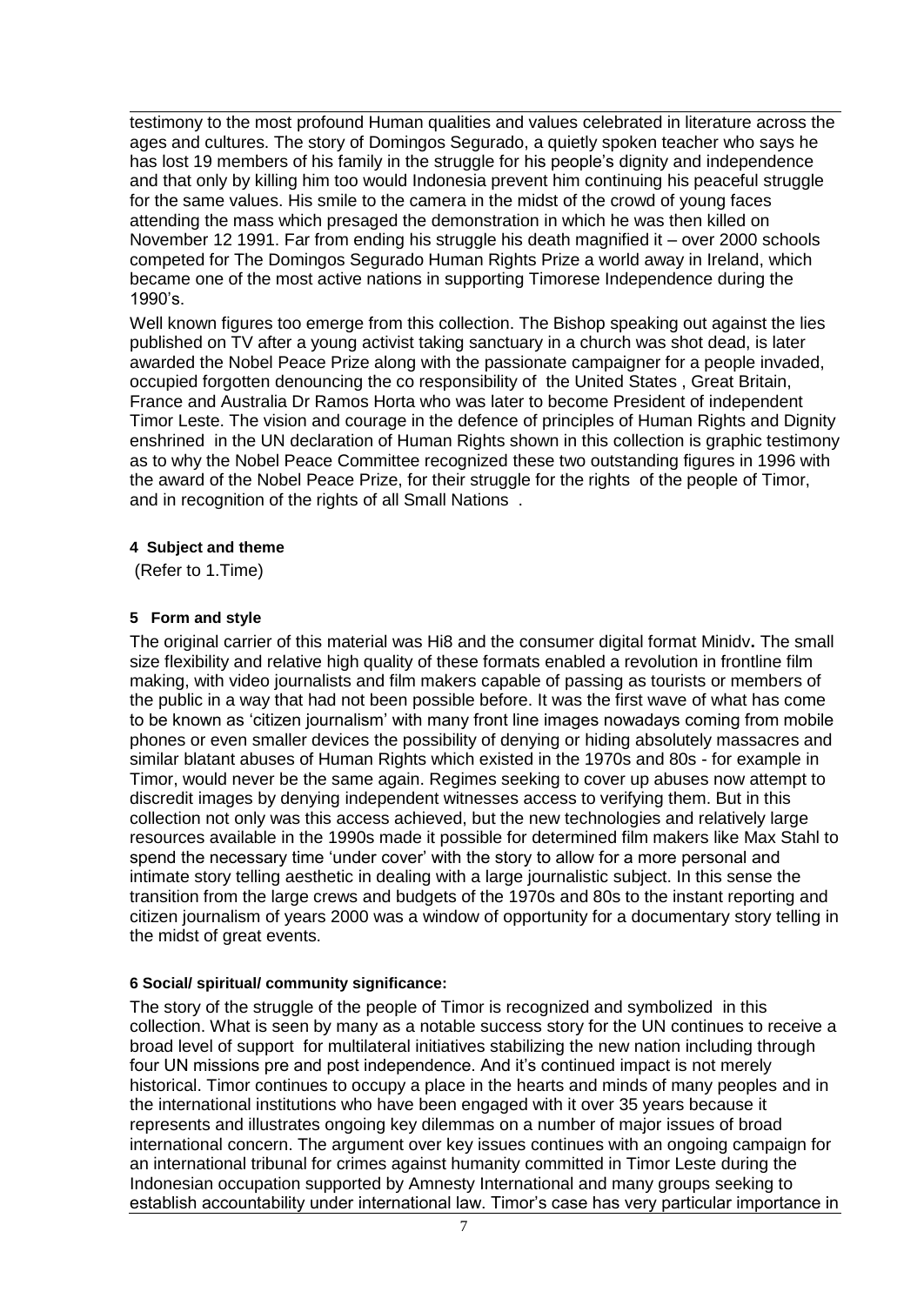this debate in that more than 150 indictments prepared by UN investigators as a result of detailed investigations remain open, awaiting the arrest of the accused and a court able and willing to try them. The dilemma of the Timorese government is cause celebre of a fundamental problem. Timor Leste is a small nation whose stability and prosperity requires good relations with their main trading partner and largest neighbour which also shelters these and other accused who are almost all Indonesian citizens. In the view of its President and Prime Minister this is an irreconcilable contradiction and successive governments of Timor Leste have chosen their future prosperity and stability over seeking justice. This makes the search for accountability for past crimes very difficult if not impossible and represents a difficult precedent for the future development of international law generally.

The images from this collection continue to be used and sought out by film makers interested not only in Timor Leste and its recent history at the centre of international conflicts but in what follows from this difficult and dramatic birth of the nation, in areas such as social and economic development, nation building, democracy, Justice and Human Rights, and in the success or failure of the UN and the effects of international intervention.

Some of the recent international films with a historical perspective recounting the story of Timor Leste's struggle for self determination and Justice recently made or being made with archive from the nominated collection are: Alias Ruby Wax (USA,2012), Turning Points in History (Canada, 2009), Bloodshot : The dreams and nightmares of East Timor (UK ,2012), The Search (Timor/Australia,2011), Breaking the News (Australia, 2011). A continuing international journalistic interest in elections, news and development stories which far exceeds that given to other nations of similar size or power is given historical and contextual depth too through news reference to this collection- in recent weeks alone from the BBC, Australian media, and international satellite channels. The first international feature film set in Timor " Balibo Five", was released in 2010.

# **6.0 Contextual information**

## **6.1 Rarity**

The images in this collection are unique. They are also extremely rare in nature.

Images of the conflict in Timor Leste were extremely rare during the first 18 years of the conflict. Timor Timur (East Timor) which Indonesia claimed at it's  $27<sup>th</sup>$  province was closed to visitors from 1975 to 1989, and even internal travel required a military licence. In the first years after the Indonesian governor Mario Carrascalao officially opened the province the actual number of visitors was tiny and the level of suspicion and control exercised by the military, police, intelligence forces and large numbers of informers was such as to terrify any legitimate visitor. The images which begin this collection, filmed in September 1991 were the first audiovisual images to emerge from inside occupied Timor Timur since the invasion in 1975. Max Stahl's meeting with Commander David Alex 'Daitula' and his group of guerrilla fighters was the first encounter between a film journalist and the Resistance fighters in the bush which took place more than four years before a similar meeting with another foreign journalist / film maker was achieved. The images of the unarmed Resistance in preparation for the demonstration of 12 November, and then of the massacre itself are unique in Timor Leste, but also extremely rare in any comparable conflict at this time. The necessary time, skills, and determination, the deception necessary to gain access to such secret preparations under the noses of a ubiquitous occupation force which is following every move by any foreigner amongst the tiny number in the country are rare commodities. No one else filmed the Santa Cruz Massacre. But the professional sang froid necessary to film in any massacre and then find a way to hide and recover and extract the video materials is rare in nature, if not unprecedented. In 1999 some 600 journalists covered the referendum staged by the UN on the future of Timor Leste. By the time this collection begins the announcement of the results on September 4 1999, and after orchestrated intimidation by the Indonesian army and militia, there were no independent video journalists left filming. Max Stahl was the only camerman or video journalist to accompany the refugees up the mountains as they fled the UN compound following Indonesian threats and UN decision to abandon the last UN base. The images that he was able to send out with the help of the Timorese clandestine network and individual UN staff who remained were the only ones merging from Timor at the time and remain the only audiovisual record of these critical days.